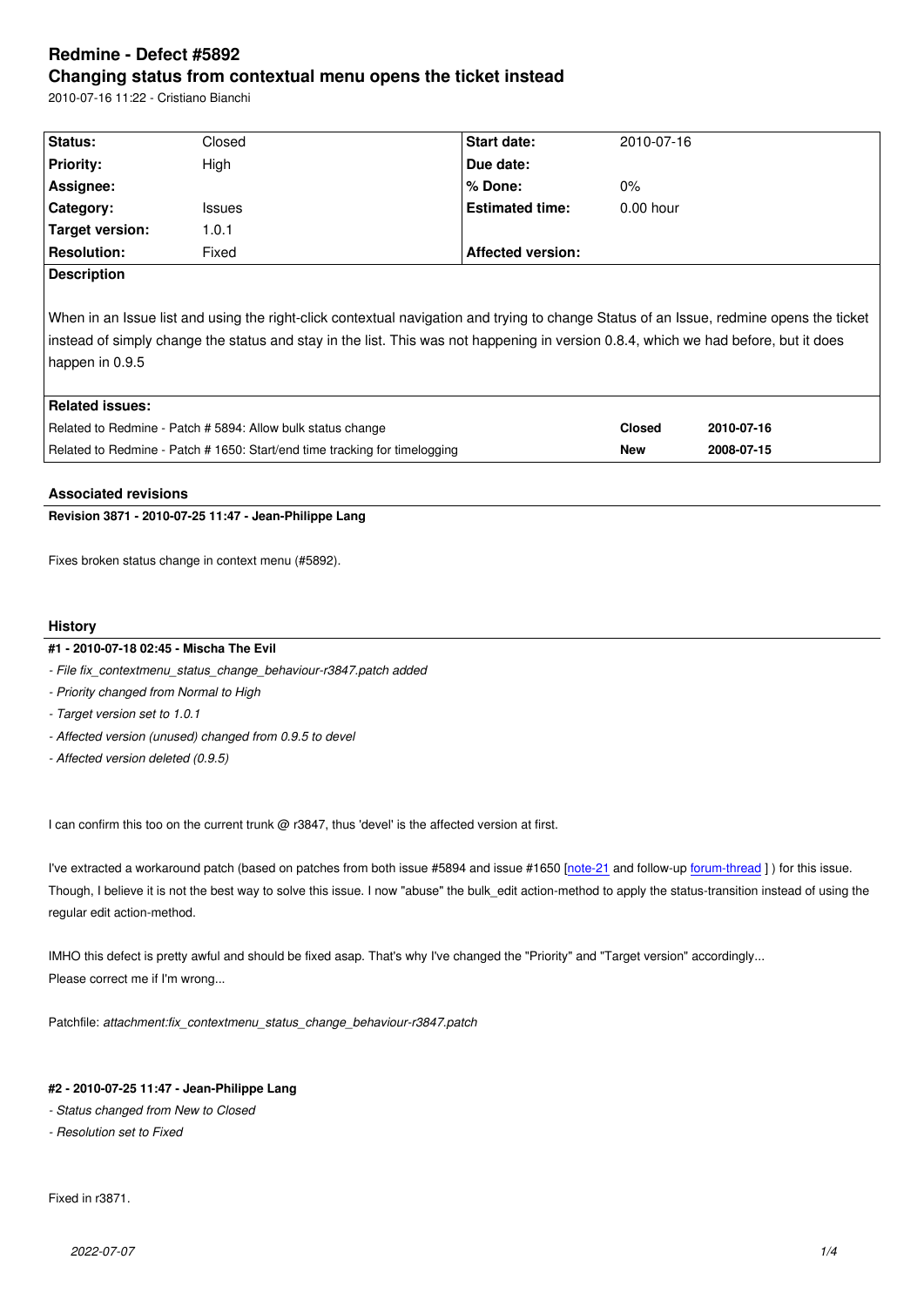# **#3 - 2010-07-25 12:09 - Cristiano Bianchi**

*- Status changed from Closed to Reopened*

I was on r3826 and tried to update to 3871 or the current 3876. In both cases, when using the contextual change of status I now get an error 500.

Should I have updated other things when upgrading from 3826?

Ruby version is 1.8.7 Gem version is 1.3.5 Rails version is 2.3.5 Passenger version is 2.2.15

Thanks, Cristiano

# **#4 - 2010-07-25 12:30 - Felix Schäfer**

Cristiano Bianchi wrote:

*I was on r3826 and tried to update to 3871 or the current 3876. In both cases, when using the contextual change of status I now get an error 500.*

*Should I have updated other things when upgrading from 3826?*

Can't reproduce on current trunk (r3878), have you restarted your redmine after the update? Please also be aware that you *need* to be a member of the project as even admins can't break workflows.

# **#5 - 2010-07-25 12:48 - Cristiano Bianchi**

Yes Felix. I have restarted Redmine, several times. I run it with Passenger on Apache 2.2 so I have restarted Apache. The only way to avoid the error is to go back to r3826.

What do you mean that I need to be a member of the project and I have "broken" a workflow...? If I remember correctly it was you who suggested to post a ticket here when I mentioned the issue on the forums.

Thanks, Cristiano

# **#6 - 2010-07-25 12:49 - Jean-Philippe Lang**

Cristiano Bianchi wrote:

*I was on r3826 and tried to update to 3871 or the current 3876. In both cases, when using the contextual change of status I now get an error 500.*

Please attach your error stack trace.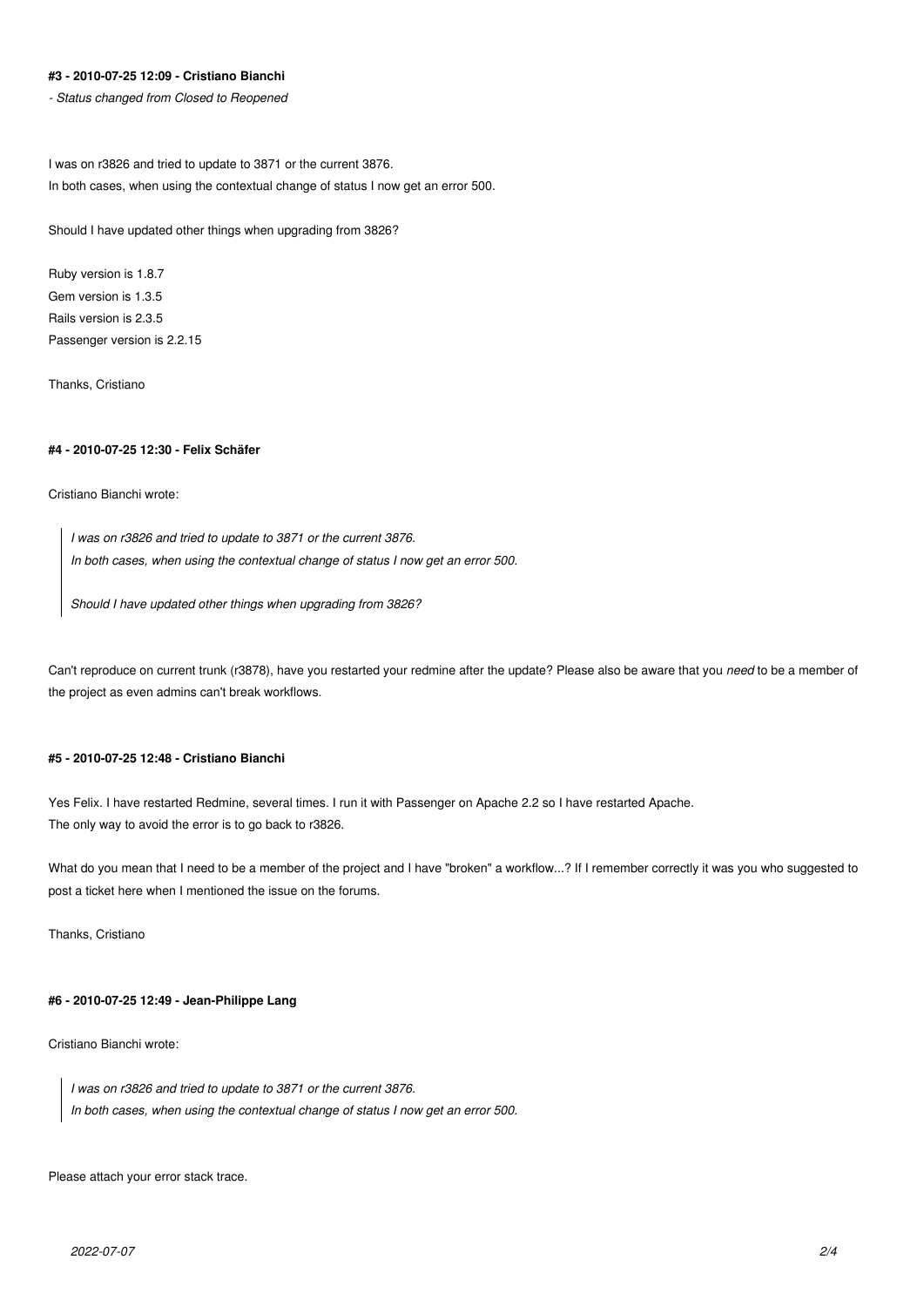#### **#7 - 2010-07-25 12:54 - Felix Schäfer**

Cristiano Bianchi wrote:

*What do you mean that I need to be a member of the project and I have "broken" a workflow...? If I remember correctly it was you who suggested to post a ticket here when I mentioned the issue on the forums.*

To be able to change the status, you need to be allowed per the worklfow.

```
Anyway, I was able to reproduce by selecting more than one issue, here the relevant trace from the production log:
```

```
Processing IssuesController#context_menu (for 129.217.54.189 at 2010-07-25 12:51:32) [POST]
 Parameters: {"back_url"=>"/projects/sandbox/issues", "ids"=>["861", "847"], "action"=>"context_menu", "authenticity_token"=>"[EDITED]",
"controller"=>"issues", "_"=>""}
Rendering issues/context_menu
```
ActionView::TemplateError (undefined method `leaf?' for nil:NilClass) on line #37 of app/views/issues/context\_menu.rhtml:

34: <ul> 35: <% @priorities.each do |p| -%> 36: <li><%= context\_menu\_link p.name, {:controller => 'issues', :action => 'bulk\_edit', :ids => @issues.collect(&:id), :issue =>  $\{ 'priority_id' => p \}$ , :back\_url => @back}, :method => :post, 37:  $\text{selected} \Rightarrow (\text{Qissue } \& \text{p} == \text{Qissue.} \text{priority})$ ,  $\text{disabled} \Rightarrow (\text{Qcan} \text{:} \text{edit}) || \text{Qissue.} \text{leaf?)}$  %></li> 38: <% end -%>  $39 \cdot \frac{11}{5}$  $40: <$ /li> app/views/issues/context\_menu.rhtml:37:in `\_run\_rhtml\_app47views47issues47context\_menu46rhtml' app/views/issues/context\_menu.rhtml:35:in `each' app/views/issues/context\_menu.rhtml:35:in `\_run\_rhtml\_app47views47issues47context\_menu46rhtml' app/controllers/issues\_controller.rb:354:in `context\_menu' /usr/lib64/ruby/site\_ruby/1.8/phusion\_passenger/rack/request\_handler.rb:92:in `process\_request' /usr/lib64/ruby/site\_ruby/1.8/phusion\_passenger/abstract\_request\_handler.rb:207:in `main\_loop' /usr/lib64/ruby/site\_ruby/1.8/phusion\_passenger/railz/application\_spawner.rb:441:in `start\_request\_handler' /usr/lib64/ruby/site\_ruby/1.8/phusion\_passenger/railz/application\_spawner.rb:381:in `handle\_spawn\_application'

/usr/lib64/ruby/site\_ruby/1.8/phusion\_passenger/utils.rb:252:in `safe\_fork'

/usr/lib64/ruby/site\_ruby/1.8/phusion\_passenger/railz/application\_spawner.rb:377:in `handle\_spawn\_application'

/usr/lib64/ruby/site\_ruby/1.8/phusion\_passenger/abstract\_server.rb:352:in `\_\_send\_\_'

/usr/lib64/ruby/site\_ruby/1.8/phusion\_passenger/abstract\_server.rb:352:in `main\_loop'

/usr/lib64/ruby/site\_ruby/1.8/phusion\_passenger/abstract\_server.rb:196:in `start\_synchronously'

/usr/lib64/ruby/site\_ruby/1.8/phusion\_passenger/abstract\_server.rb:163:in `start'

/usr/lib64/ruby/site\_ruby/1.8/phusion\_passenger/railz/application\_spawner.rb:222:in `start'

/usr/lib64/ruby/site\_ruby/1.8/phusion\_passenger/railz/framework\_spawner.rb:291:in `handle\_spawn\_application'

/usr/lib64/ruby/site\_ruby/1.8/phusion\_passenger/abstract\_server\_collection.rb:126:in `lookup\_or\_add'

/usr/lib64/ruby/site\_ruby/1.8/phusion\_passenger/railz/framework\_spawner.rb:286:in `handle\_spawn\_application'

/usr/lib64/ruby/site\_ruby/1.8/phusion\_passenger/abstract\_server\_collection.rb:80:in `synchronize'

/usr/lib64/ruby/site\_ruby/1.8/phusion\_passenger/abstract\_server\_collection.rb:79:in `synchronize'

/usr/lib64/ruby/site\_ruby/1.8/phusion\_passenger/railz/framework\_spawner.rb:284:in `handle\_spawn\_application'

/usr/lib64/ruby/site\_ruby/1.8/phusion\_passenger/abstract\_server.rb:352:in `\_\_send\_\_'

/usr/lib64/ruby/site\_ruby/1.8/phusion\_passenger/abstract\_server.rb:352:in `main\_loop'

/usr/lib64/ruby/site\_ruby/1.8/phusion\_passenger/abstract\_server.rb:196:in `start\_synchronously'

/usr/lib64/ruby/site\_ruby/1.8/phusion\_passenger/abstract\_server.rb:163:in `start'

/usr/lib64/ruby/site\_ruby/1.8/phusion\_passenger/railz/framework\_spawner.rb:101:in `start'

/usr/lib64/ruby/site\_ruby/1.8/phusion\_passenger/spawn\_manager.rb:253:in `spawn\_rails\_application'